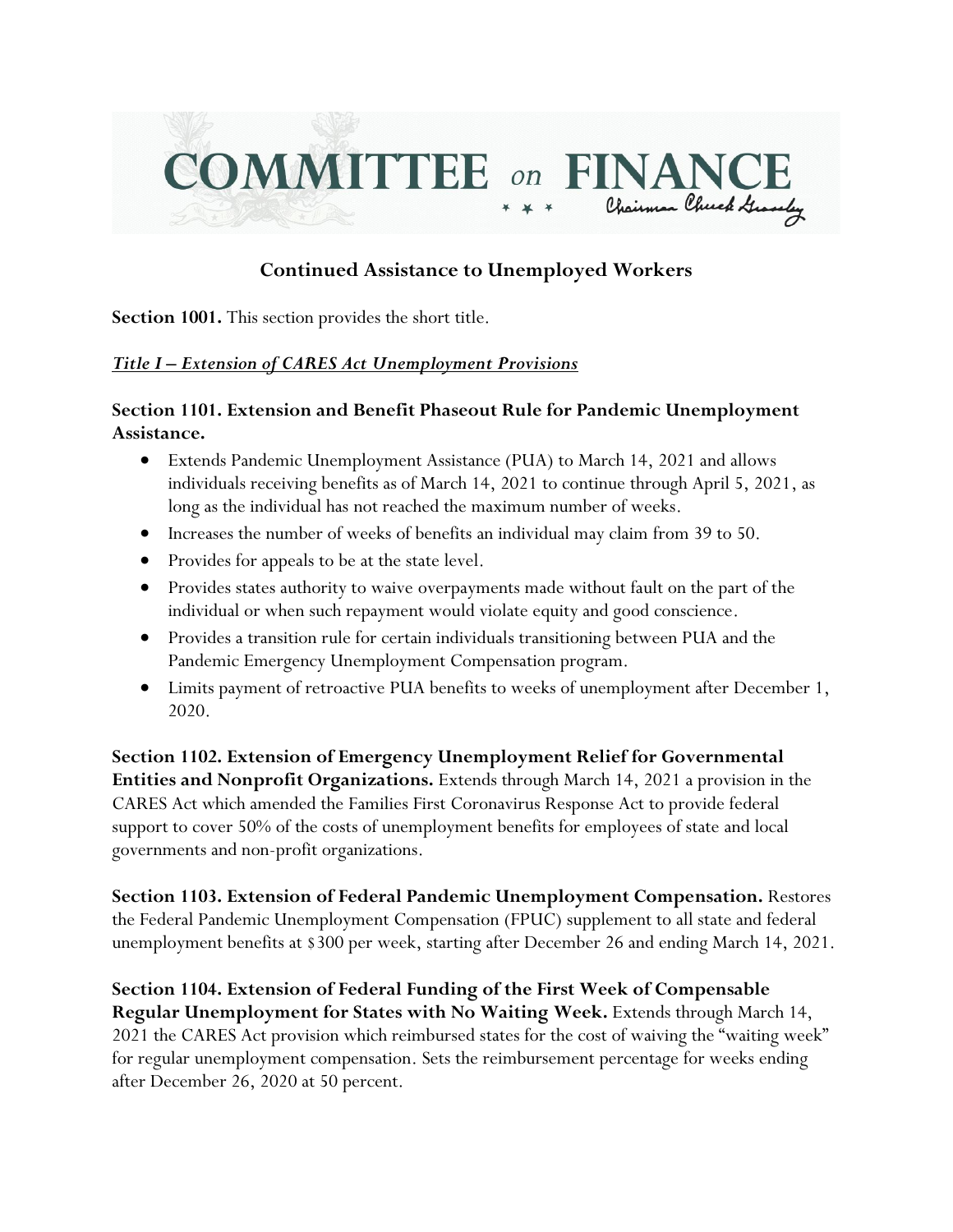**Section 1105. Extension of Emergency State Staffing Flexibility.** Extends through March 14, 2021 the CARES Act provision which gave state unemployment offices temporary, emergency authority to use "non-merit" staff.

# **Section 1106. Extension and Benefit Phaseout Rule for Pandemic Emergency Unemployment Compensation.**

- Extends Pandemic Emergency Unemployment Compensation (PEUC) to March 14, 2021 and allows individuals receiving benefits as of March 14, 2021 to continue through April 5, 2021, as long as the individual has not reached the maximum number of weeks.
- Increases the number of weeks of benefits an individual may claim through the PEUC program from 13 to 24.
- Provides rules for states about sequencing these benefits with other unemployment benefits.

**Section 1107. Extension of Temporary Financing of Short-Time Compensation Payments in States with Programs in Law.** Extends through March 14, 2021 the CARES Act provision which provided temporary 100 percent federal financing for Short-Time Compensation ("worksharing") programs which are established in state law.

**Section 1108. Extension of Temporary Financing of Short-Time Compensation Agreements for States Without Programs in Law.** Extends through March 14, 2021 the CARES Act provision which provided a 50 percent subsidy to non-statutory, temporary state Short-Time Compensation programs.

**Section 1109. Technical Amendment to References to Regulation in CARES Act.** Provides a technical amendment to correct a reference error in the CARES Act.

# *Title II – Extension of FFCRA Unemployment Provisions*

**Section 1201. Extension of Temporary Assistance for States with Advances.** Extends through March 14, 2021 accumulation of interest on federal loans states have taken in order to pay state unemployment benefits. The loans allow states with low balances in their unemployment trust funds to delay employer tax increases or other employer surcharges while the economy is struggling.

**Section 1202. Extension of Full Federal Funding of Extended Unemployment Compensation.** Extends through March 14, 2021 the provision in the Families First Coronavirus Response Act which provided temporary full federal financing of Extended Benefits (EB) for highunemployment states. States are normally required to pay 50 percent of the cost of EB, which is a program in permanent law.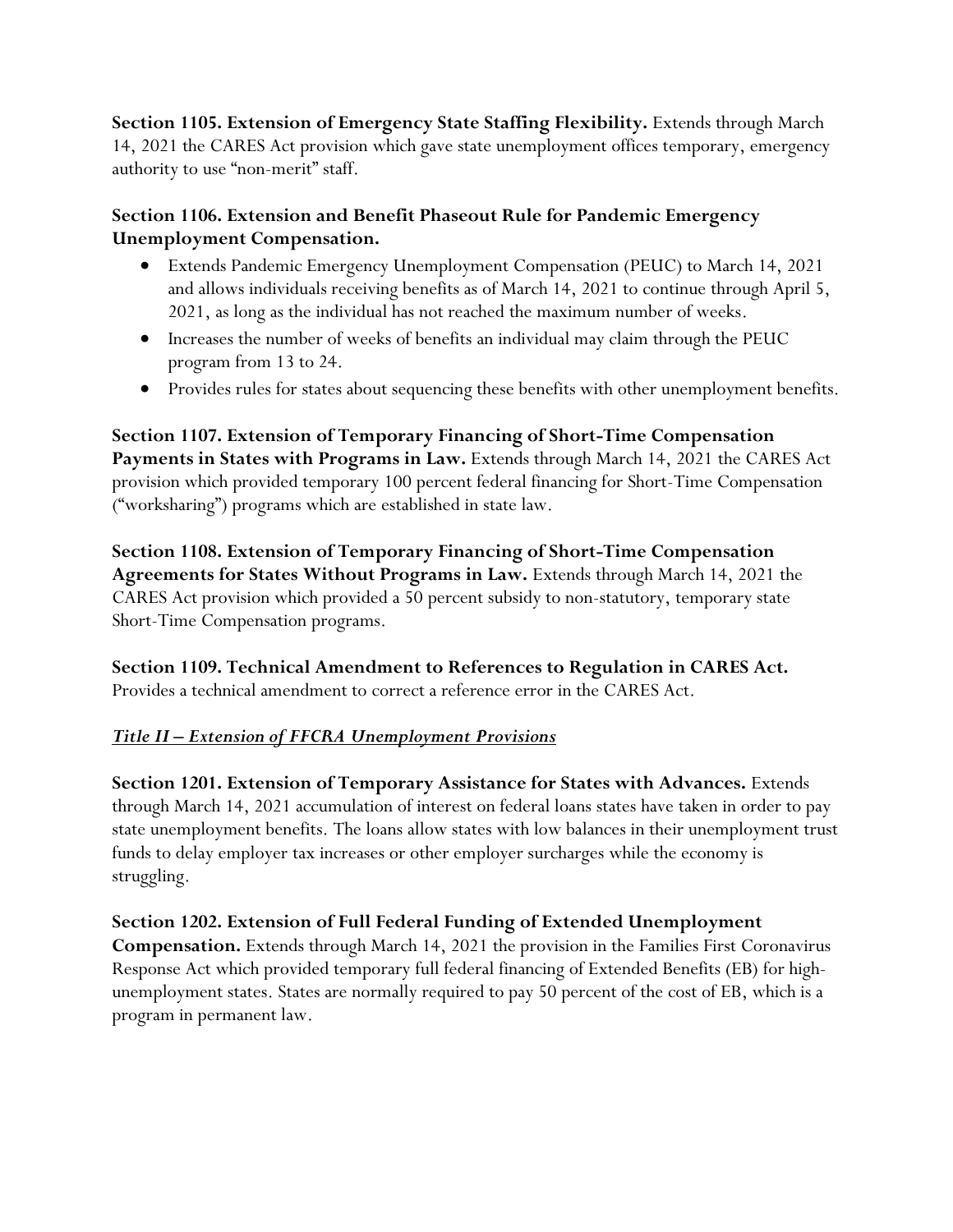#### *Title III – Continued Assistance to Rail Workers*

**Section 1301.** This section provides the short title.

**Section 1302.** This section restores the federal supplemental benefit for unemployed railroad workers at \$600/registration period for registration periods beginning after December 26, 2020 and on or before March 14, 2021.

**Section 1303.** Provides up to 11 additional weeks of unemployment benefits under the Railroad Unemployment Insurance Act (RUIA) for qualifying railroad workers. This provision also extends the availability of the 13 weeks of additional unemployment benefits provided under the CARES Act. These weeks are not available to those whose extended benefit period begins after March 14, 2021, and they turn off for everyone for any registration period beginning after April 5, 2021.

**Section 1304.** This section extends the waiver of the 7-day waiting period for benefits provided under the RUIA through March 14, 2021.

**Section 1305.** This section temporarily prevents sequestration of the benefits available under the RUIA during the period that is 7 days after the date of enactment of this section and 30 days after the date on which the President's declaration under the National Emergencies Act related to the coronavirus is terminated.

# *Title IV – Improvements to Pandemic Unemployment Assistance to Strengthen Program Integrity*

# **Section 1401. Requirement to Substantiate Employment or Self-Employment and Wages Earned or Paid to Confirm Eligibility for Pandemic Unemployment Assistance.**

- Effective January 31, 2021, requires new applicants for Pandemic Unemployment Assistance (PUA) to submit documentation to substantiate employment or self-employment within 21 days and provides for such deadline to be extended when an individual has shown good cause.
- Requires individuals receiving PUA as of January 31, 2021 to submit documentation to substantiate employment or self-employment within 90 days.

# **Section 1402. Requirement for States to Verify Identity of Applicants for Pandemic Unemployment Assistance.**

- Requires states to have procedures in place to verify or validate the identity of PUA applicants, and for timely payment of benefits.
- Clarifies that expenses to implement such procedures qualify as an administrative cost and may be reimbursed as part of PUA operation.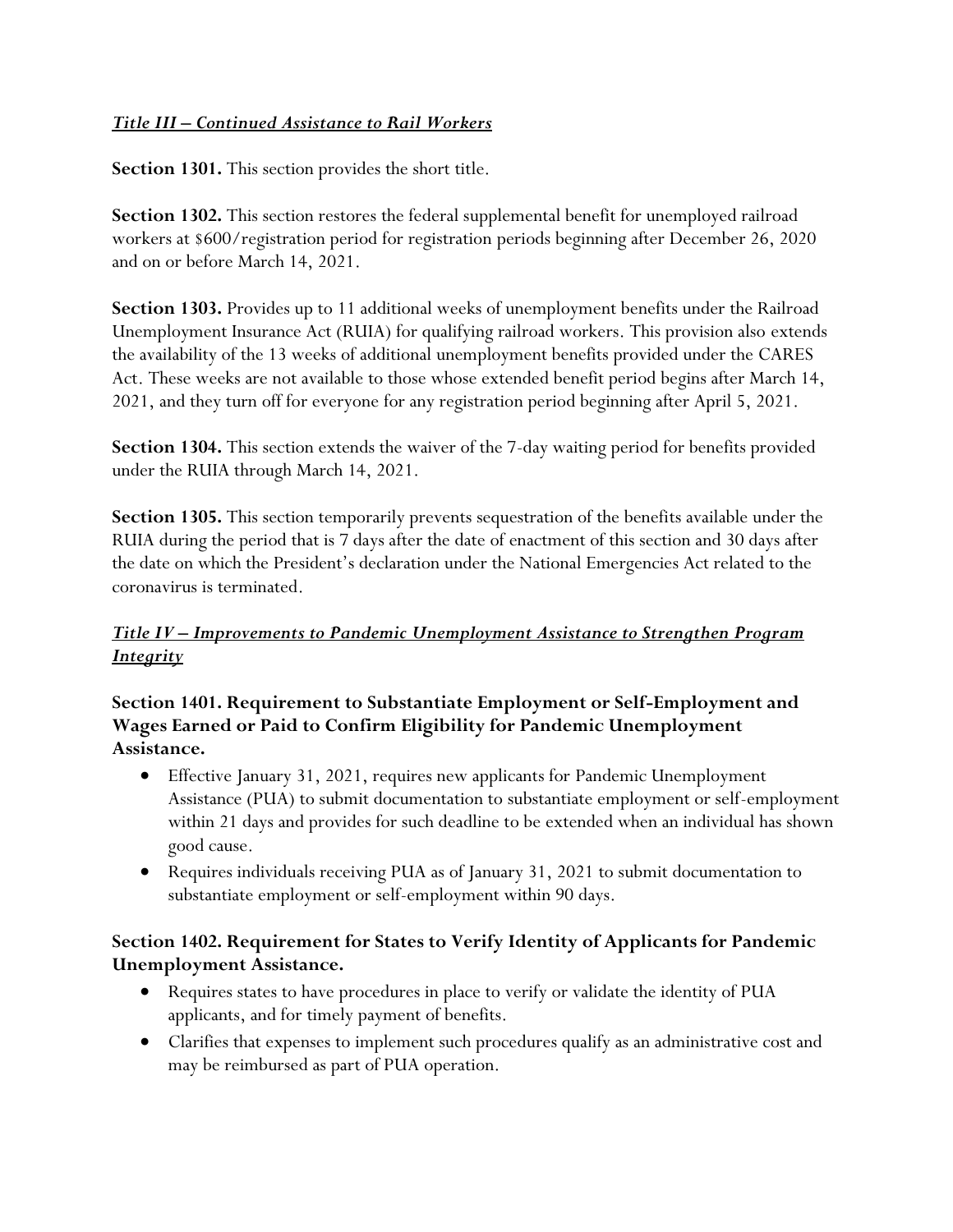#### *Title V – Return to Work Reporting Requirement*

**Section 1501. Return to Work Reporting for CARES Act Agreements.** Effective 30 days after enactment, requires states to have methods in place to address situations when claimants of unemployment compensation refuse to return to work or refuse to accept an offer of suitable work without good cause including:

- A reporting method for employers to notify the state when an individual refuses employment.
- A plain language notice to claimants about state return to work laws, rights to refuse to return to work or to refuse suitable work and information on contesting a denial of a claim, as well as what constitutes suitable work, including a claimant's right to refuse work that poses a risk to the claimant's health and safety.

### *Title VI – Other Related Provisions and Technical Corrections*

**Section 1601. Mixed Earner Unemployment Compensation.** Provides a federally funded \$100 per week additional benefit to individuals who have at least \$5,000 a year in self-employment income but are disqualified from receiving Pandemic Unemployment Assistance because they are eligible for regular state unemployment benefits. This mixed-earner supplemental benefit would be added to the FPUC and would terminate along with it on March 14, 2021. This provision would be effective for future unemployment benefit payments after a state chose to make an agreement with the Department of Labor.

**Section 1602. Lost Wages Assistance Recoupment Fairness.** Allows states to waive recovery of "Lost Wages Assistance" overpayments for which the recipient was not at fault and would suffer hardship if required to repay the benefits the same way they do in state unemployment benefits.

#### **Section 1603. Continuing Eligibility for Certain Recipients of Pandemic**

**Unemployment Assistance.** Ensures individuals who are otherwise eligible for Pandemic Unemployment Assistance do not have their benefits terminated because of inadvertent or state system failure errors in past required weekly benefit recertifications, so long as the state made good faith efforts to implement the program.

**Section 1604. Technical Correction for Nonprofit Organizations Classified as Federal Instrumentalities.** This section makes a technical correction to allow certain federal instrumentalities that are reimbursable employers to receive the same federal subsidy for reimbursable employers that is provided to nonprofit organizations and government entities (see Sec. 1102).